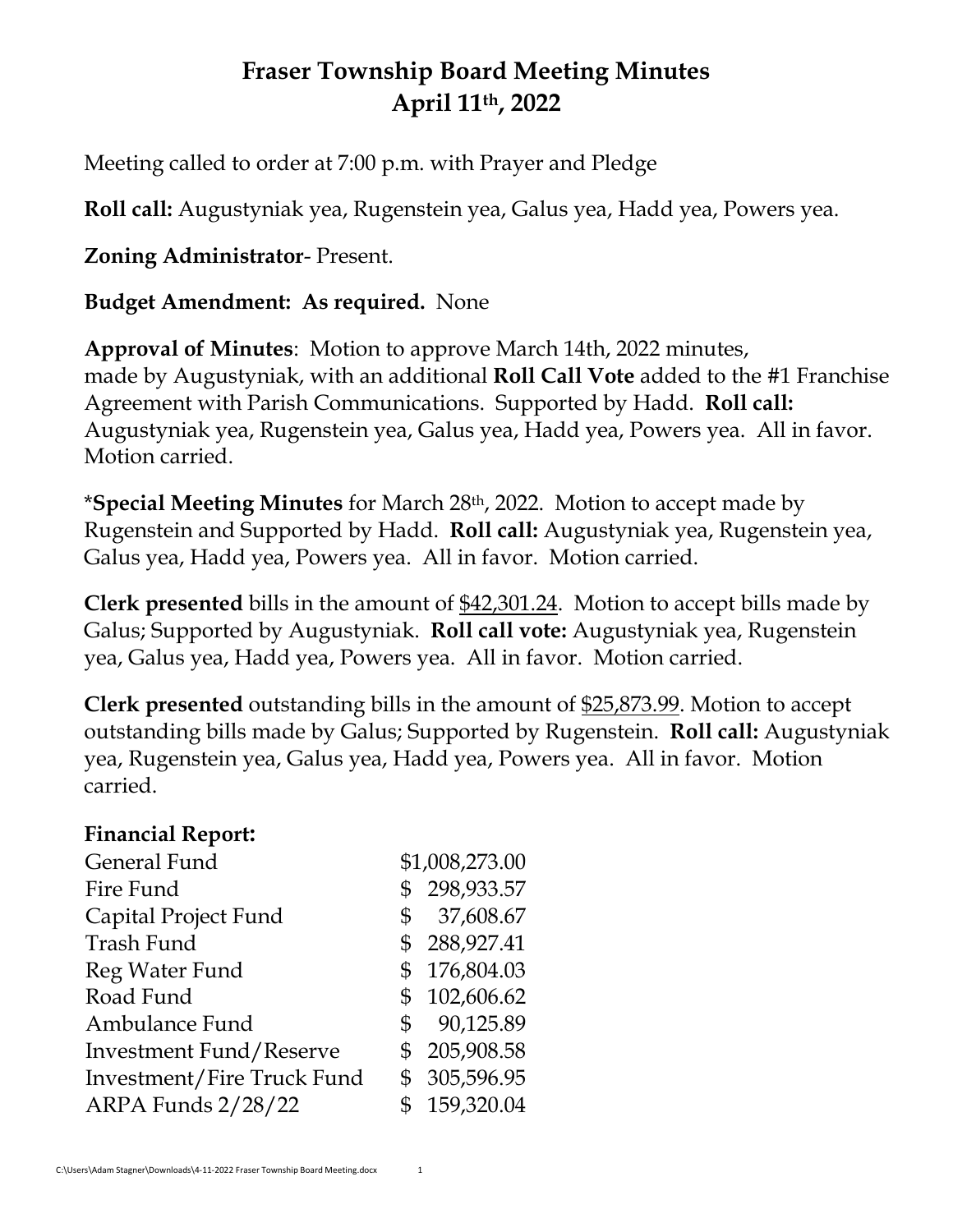Motion to accept the financial report and place on file made by Powers. Supported by Galus. All in favor: Motion carried.

## **Treasurer's report attached: Financial report**

#### **Treasurer's comments: None**

### **Public Comments: None**

**Communications:** Bay Future Message, Bay County Road Commission Concrete Driveways, Nayanquing Point State Wildlife Area Community Leader Engagement.

## **PUBLIC HEARING:**

## **SPECIAL ASSESSMENT FOR AMBULANCE SERVICE**

Excerpts of Minutes for the Special Meeting of the Fraser Township Hall on Monday, April 11th, 2022 at 7:00p.m.

**Members Present:** Augustyniak, Powers, Rugenstein, Hadd & Galus.

**Members Absent:** None

### **At 7:10 this meeting was called to order & opened to Public Comment.**

\*Supervisor stated that the next order of business was the consideration of an annual cost increase for the township-wide ambulance service funded by the Fraser Township Special Assessment District. In accordance with the resolution adopted by the board on June 21, 2006, and has been noticed for public hearing for this date.

Attached is a full notice of the public hearing: **Referenced Letter Attached:**

#### **FRASER TOWNSHIP BAY COUNTY, MICHIGAN**

#### **NOTICE OF PUBLIC HEARING ON ANNUAL COST INCREASE FOR FRASER TOWNSHIP SPECIAL ASSESSMENT DISTRICT FOR AMBULANCE SERVICE**

**NOTICE IS HEREBY GIVEN** that pursuant to Act 33 of 1951 and Act 368 of 1978, the Township Board of Fraser Township, Bay County, Michigan, desires to consider approving an annual cost increase for the Township-wide ambulance service funded by the Fraser Township Special Assessment District for Ambulance Service.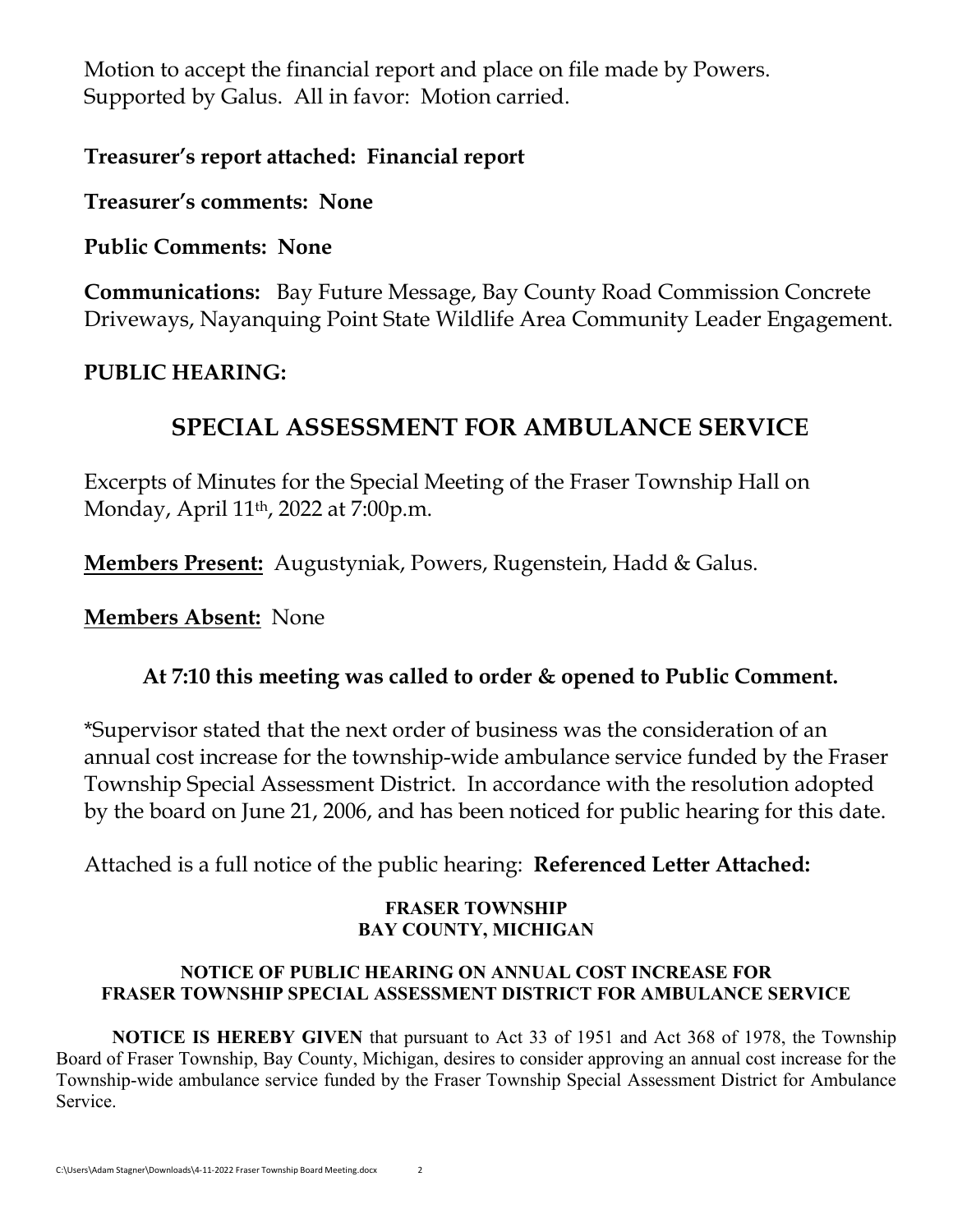**NOTICE IS FURTHER GIVEN** that the Township proposes to increase the annual assessment from \$43.00 per parcel to an annual assessment of **\$60 per parcel**, beginning with the Winter 2022 levy, and that the Township proposes to approve an annual increase thereafter of not more than 10% per year beginning with the Winter 2023 levy.

**NOTICE IS FURTHER GIVEN** that a public hearing on the proposed cost increase will be held on April 11<sup>th</sup>, 2022 at 7:00pm. at the Township Hall, 1474 N. Mackinaw Road, Linwood, MI 48634. At the public hearing, the Township Board will hear and consider any objections to the proposed cost increase and may confirm an amended special assessment roll reflecting the cost increase.

**NOTICE IS FURTHER GIVEN** that an owner or party in interest in a lot or parcel of land subject to Fraser Township Special Assessment District for Ambulance Service may file a written appeal with the Michigan Tax Tribunal within thirty (30) days after the date of confirmation of the amended special assessment roll, but only if the owner or party in interest appears and protests at this public hearing. An appearance may be made by an owner or party in interest or his or her agent in person, or an appearance or protest can be filed with the Township by letter prior to the hearing, in which case a personal appearance at the hearing is not required.

Fraser Township complies with the Americans with Disabilities Act. If auxiliary aids or services are required at a public meeting for individuals with disabilities, please contact the Township Clerk, at least three (3) business days before the meeting.

> Patricia Powers, Township Clerk (989) 697-3820

> > Date: March 14<sup>th</sup>, 2022

**The above hearing notice** was mailed to each resident, owner, or party of interest, 10 days or more prior to this meeting. Also, this hearing was published in the local Pinconning Journal 10 or more days prior to this meeting. All persons' present were invited to make comments with respect to the special meeting.

#### **A summary of the comments and or questions were made as follows:**

- Majority of comments disagreed with the annual 10% increase. They would rather see it tied to cost of living.
- Are people paying for the Ambulance service?
- Is it covered by assessment?
- Will every parcel get a bill?
- Where are the ambulances stationed at?
- Can't afford the \$60.00 per year
- Who pays for out-of-town people accidents'
- Do we have a choice of hospitals we can go to when we are picked up?
- Who owns the ambulance company?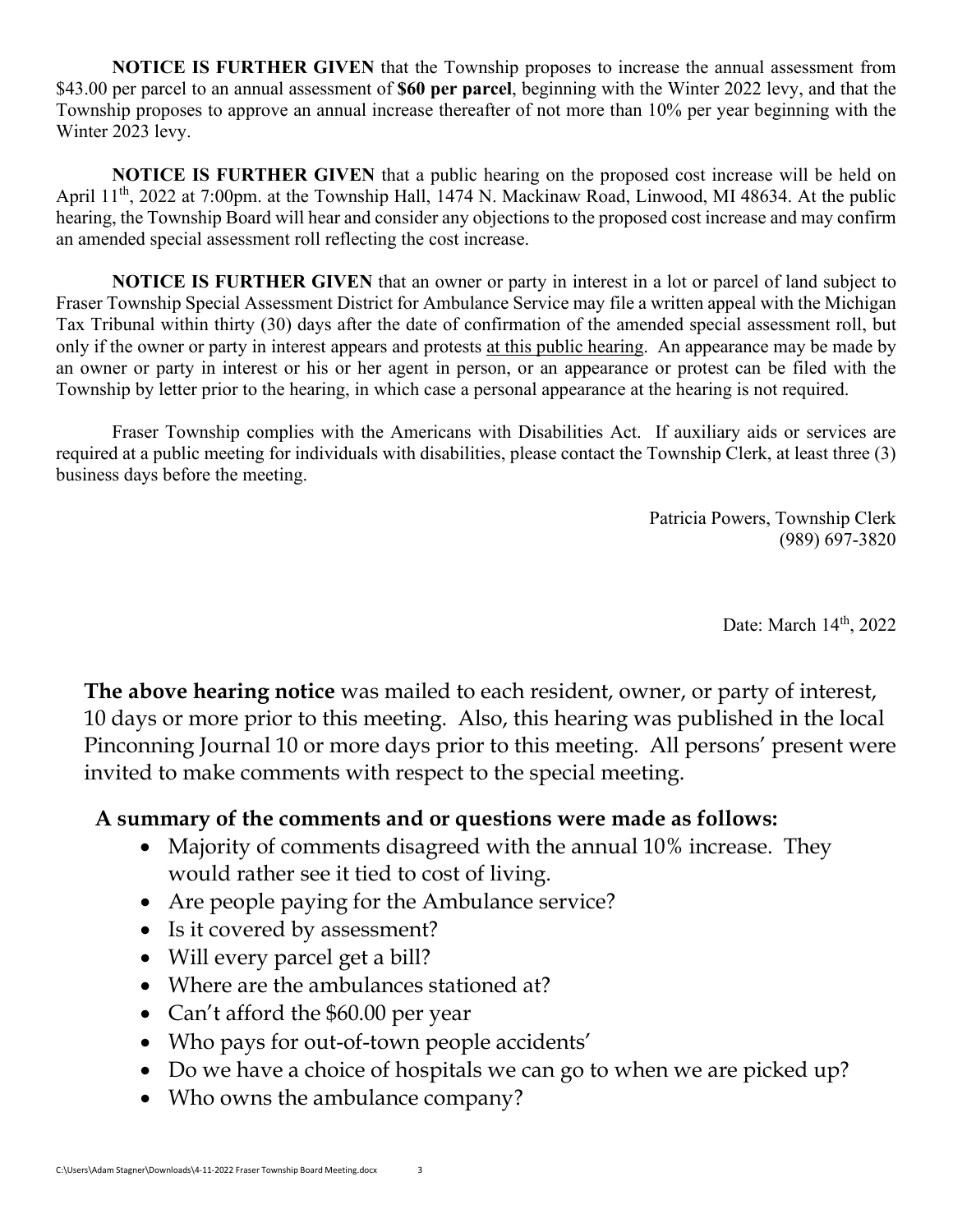There were no written objections to the Special Assessment meeting.

After everyone present had been given the opportunity to be heard, the Supervisor closed to public comment at 7:53pm. Meeting was resumed to the Fraser Board and back to the agenda.

## **Unfinished Business:**

- **1. Northern Bay Ambulance:** Galus made the motion to raise the ambulance money to \$60.00 per year. Supported by Augustyniak. **Roll call vote:** Augustyniak yea, Rugenstein yea, Galus yea, Hadd yea, Powers yea. All in favor. Motion carried.
- **2. Zoning Haney Case:** Michigan Supreme Court turned it down (Haney). We won Assele case; owes us \$1500.00, a lien to go on taxes and has to clean up.
- **3. BCTOA Meeting:** Meeting is on April 20th, 2022.
- **4. Automated Water System for Fire Barn:** Try to fix existing one first.
- **5. A.R.P.A. Projects Assigned to get bids for: Clerk**: Carpet or new flooring for large room; **Supervisor:** Eight (8) new roof top units; **Trustee:** Parking lot paved/painted lines.; **Treasurer:** Tables & Chairs.
- **6. Ordinance/Cross Connections**: No information from lawyer, yet.
- **7. Ariel Fire Truck/Station 16 Maintenance:** Truck will be out of our Fire Station in 30 days.
- **8. Township Noise Ordinance:** Still waiting to send to the lawyers.

## **New Business:**

- 1. **Resolution to remove N.B.A. from D. Knochel Parcel 040-010-200-085-01:**  Resolution 4-328-22 passed.
- 2. **Trash Removal Bids:** Trash Removal bids, to be acquired.